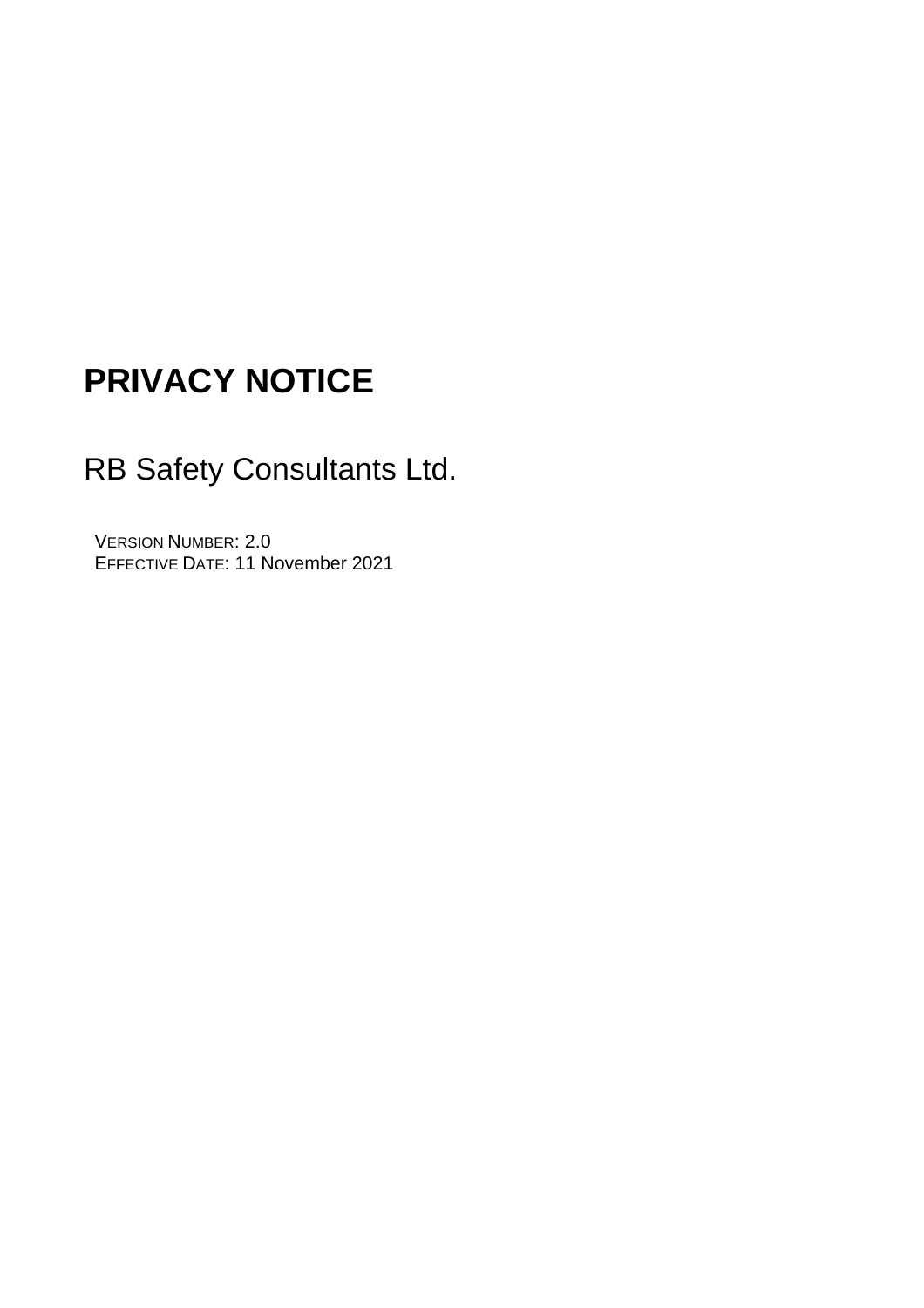#### **Contents**

| Introduction                                    | $\overline{2}$ |
|-------------------------------------------------|----------------|
| Who are we?                                     | 3              |
| How do we collect Information from you?         | 3              |
| What type of Information is Collected from you? | 3              |
| <b>Job Applicants</b>                           | 4              |
| IP addresses                                    | 4              |
| How is your information used?                   | 4              |
| Who has access to your information?             | 4              |
| How do I opt out?                               | 5              |
| <b>Your Rights</b>                              | 5              |
| Use of 'Cookies'                                | 5              |
| Social Media Platforms                          | 5              |
| <b>Shortened Links in Social Media</b>          | 6              |
| Links to other Websites and Partners            | 6              |
| Those aged 16 or under                          | 6              |
| Transferring your Information outside of Europe | 6              |
| Review of this Policy                           | 7              |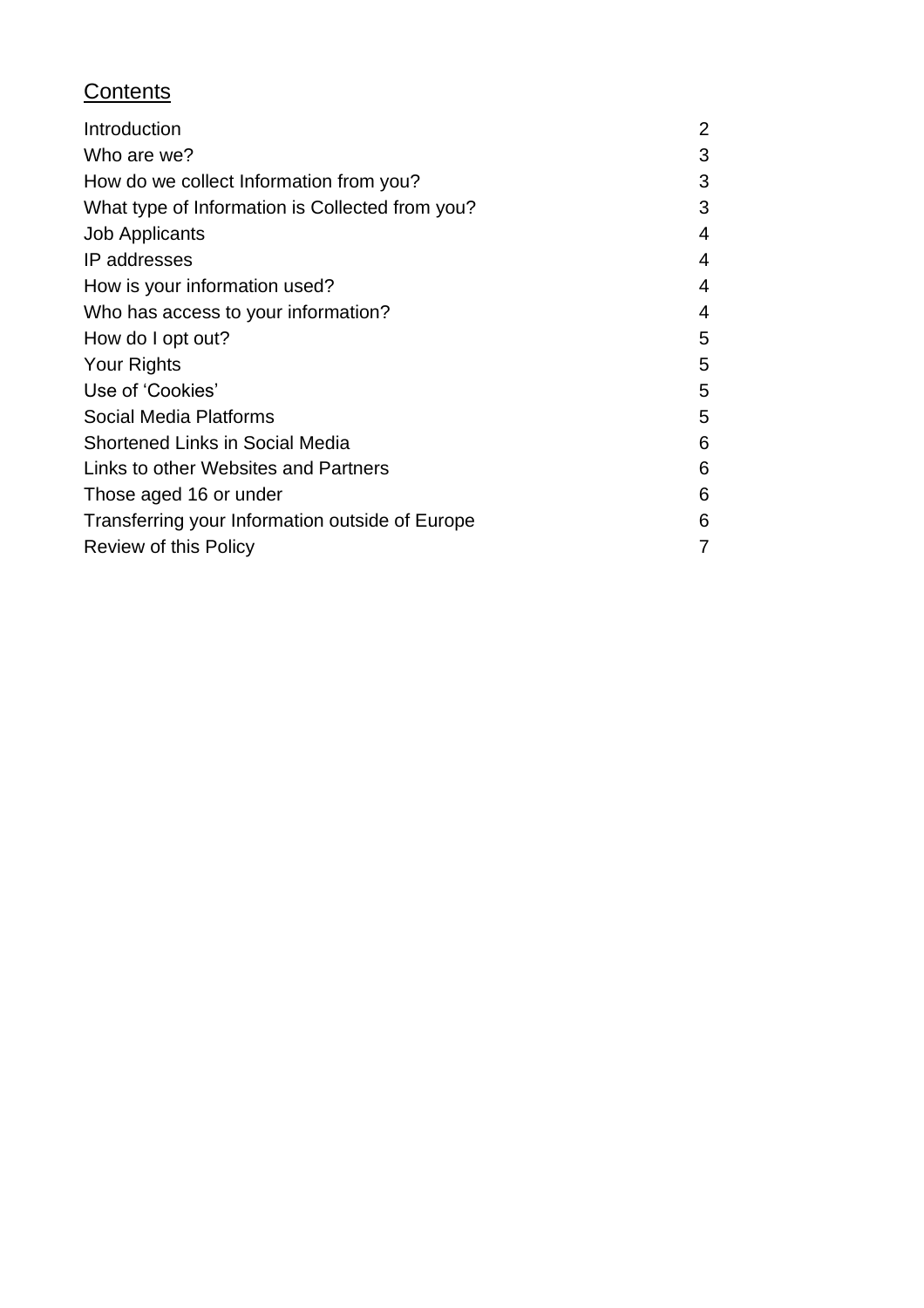#### **Introduction**

Our website and marketing are operated by RB Safety Consultants Ltd registered in Scotland with company number 320782 and whose registered office address is at RB Safety Consultants Ltd, C/O Azets Titanium 1, Kings Inch Place, Renfrew, Scotland, PA4 8WF. At RB Safety Consultants Ltd we are committed to protecting and preserving the privacy of our visitors when on our site or communicating electronically with us.

This Policy explains when and why we collect personal information about people who visit our website, how we use it, the conditions under which we may disclose it to others and how we keep it secure. Whilst we will keep all your personal information confidential, we reserve the right to disclose this information in the circumstances as set out within this policy. We confirm that we will keep the information on a secure server and that we will comply fully with all applicable UK Data Protection legislation and regulations in force.

We may change this Policy from time to time so please check this page occasionally to ensure that you're happy with any changes. By using our website, you're agreeing to be bound by this Policy.

Any questions regarding this Policy and our privacy practices should be sent by email to the RB Safety Consultants Ltd Data Controller [data.controller@rbsafetyconsultants.com](mailto:data.controller@rbsafetyconsultants.com) or by writing to RB Safety Consultants Ltd, 272 Bath Street, Glasgow G2 4JR. Alternatively, you can telephone 0141 354 7678.

#### *Who are we?*

RB Safety Consultants Ltd.

#### *How do we collect Information from you?*

We obtain information about you when you use our website, for example, when you contact us about services, if you directly give us any information via enquiry forms, when submitting your CV in the careers page and if you make any purchases. In addition, we will collect information about you when purchasing our services.

## *What type of Information is Collected from you?*

In running and operating the business, we may collect and process certain data and information relating to you and your use of this site. Your privacy is important to us and we confirm that we will never release your personal details to any third party for their mailing or marketing purposes. The data that we collect is detailed below:

- Information you provide to report a problem with the site.
- Details of visits to our website and the pages and resources that are accessed, including but not limited to, traffic data, location data and other communication data that may assist us in understanding how visitors use the website. This may also include the resources that you access and information about where you are on the internet including the domain type, IP address and URL that you came from. This information is collected and used for our internal research purposes and to improve our customer service.
- The personal information we collect might include your name, address, email address, IP address and information regarding what pages are accessed and when.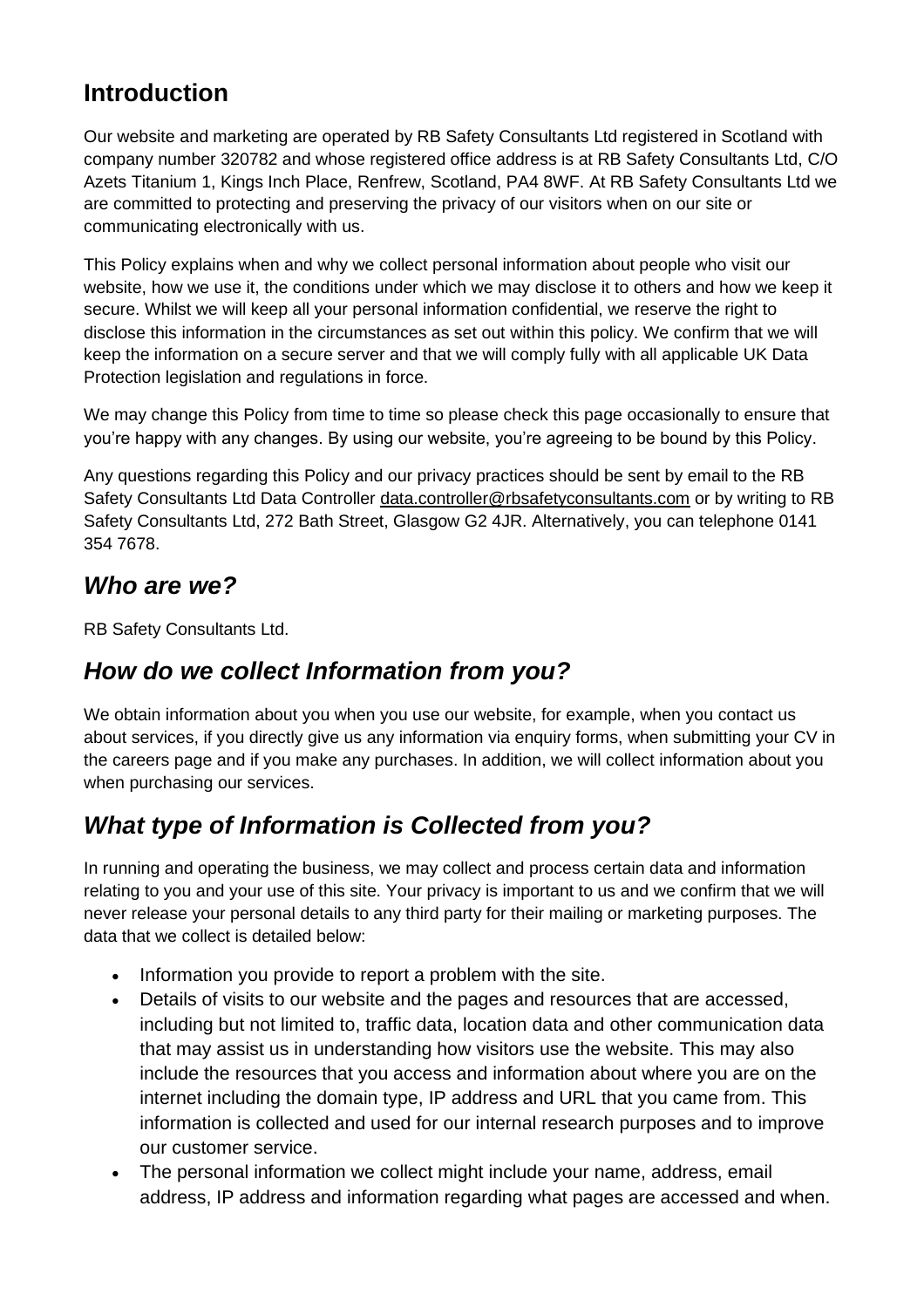- Information you provide us by sending a message through our website and information you provide when you communicate with us electronically for any reason. If you contact us, we may keep a record of your email and other correspondence.
- Information that you provide through filling in forms on our website, such as registering for information or making a purchase.

# *Job Applicants*

- All of the information you provide during the process will only be used for the purpose of progressing your application, or to fulfil legal or regulatory requirements if necessary.
- We will not share any of the information you provide during the recruitment process with any third parties. The information you provide will be held securely by us whether the information is in electronic or physical format;
- We will use the contact details you provide to us to contact you to progress your application. We will use the other information you provide to assess your suitability for the role you have applied for

## *IP addresses*

We may collect information about your computer, including but not limited to (where available) your IP address, operating system and browser type, for administration purposes and to produce internal reports. This is statistical data relating to a web user's browsing actions and patterns and does not specifically identify you as an individual.

# *How is your information used?*

We may use your information:

- to ensure that the content on the site is presented in the most efficient way for you and the computer that you are using;
- to enable you to participate in interactive features of the site;
- to provide you with information relating to our website, product or our services that you request from us;
- to provide you with information on other products that we feel may be of interest to you in line with those you have previously expressed an interest in via our website;
- to meet our obligations arising from any contracts entered by you and us;
- to seek your views or comments on the services we provide;
- to notify you about any changes or improvements to our website, services or products;
- for our internal purposes, including statistical or survey purposes, quality control, site performance and evaluation in order to improve our website;
- to administrate this website; and
- to notify you of products or special offers that may be of interest to you, if you consent.

We review our retention periods for personal information on a regular basis. We will hold your personal information on our systems for as long as is necessary for the relevant activity, or is set out in any relevant contract you hold with us.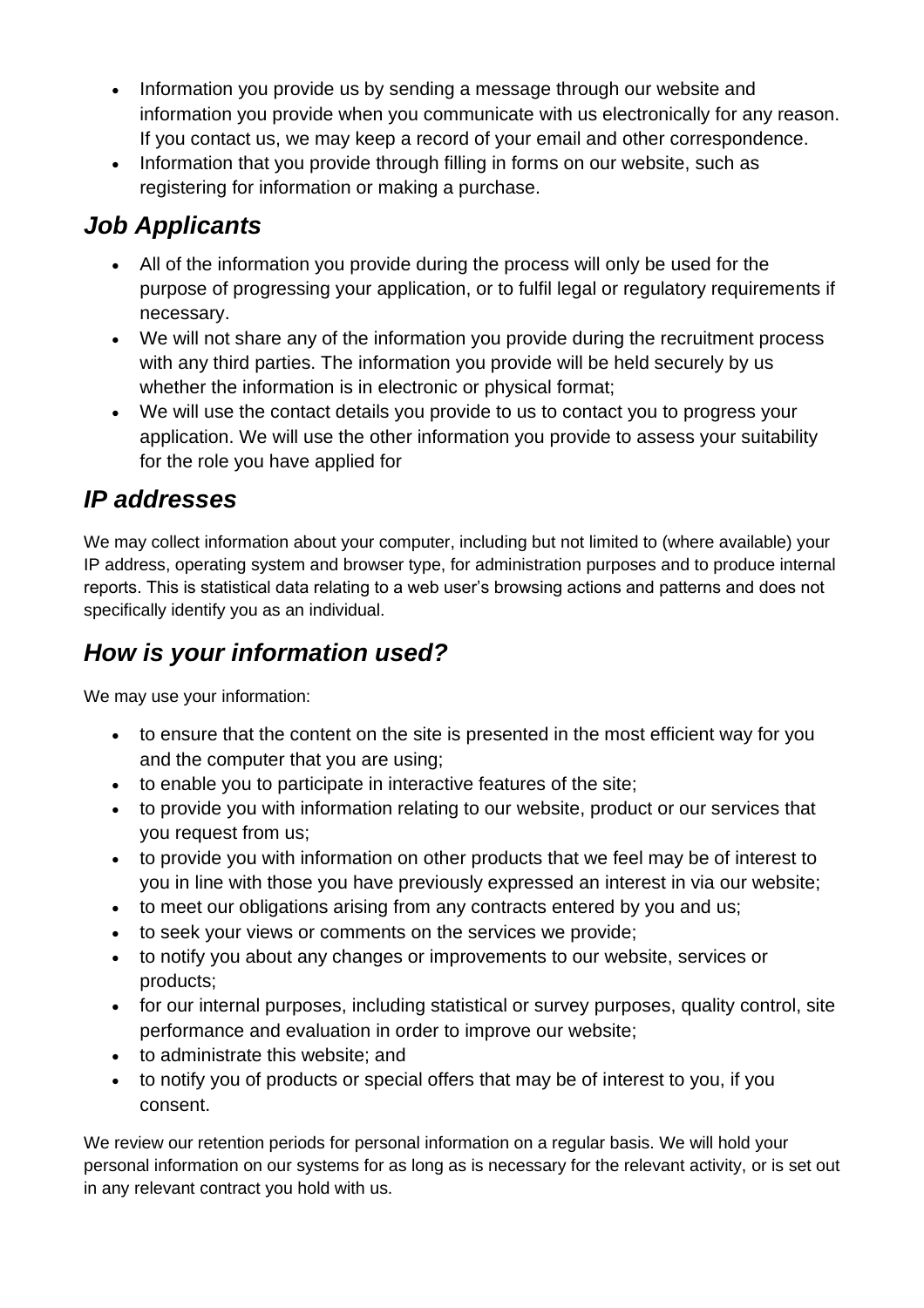#### *Who has access to your information?*

Only RB Safety Consultants Ltd will have access to your information. We will not sell or rent your information to third parties. We will not share your information with third parties for marketing purposes.

# *How do I opt out?*

You have a choice of whether you wish to receive information from us. We will not contact you unless you have opted in. If then, you no longer want to be contacted by RB Safety Consultants Ltd, then you can change your preferences by emailing the Data Controller [data.controller@rbsafetyconsultants.com](mailto:data.controller@rbsafetyconsultants.com) or 0141 354 7678 and we will process your request within 7 days.

# *Your Rights*

The accuracy of your information is important to us. If you change email address, or any of the other information we hold is inaccurate or out of date, please email the Data Controller [data.controller@rbsafetyconsultants.com](mailto:data.controller@rbsafetyconsultants.com) or write to us at: RB Safety Consultants Ltd, 272 Bath Street, Glasgow G2 4JR. Alternatively, you can telephone 0141 354 7678.

You have the right to ask for a copy of the information RB Safety Consultants Ltd holds about you.

# *Use of 'Cookies'*

This website uses cookies to better the users experience while visiting the website. Where applicable this website uses a cookie control system, allowing the user on their first visit, to allow or disallow the use of cookies on their computer / device. This complies with recent legislation requirements for websites to obtain explicit consent from users before leaving behind or reading files such as cookies on a user's computer / device.

Cookies are small files saved to the user's computer hard drive that track, save and store information about the user's interactions and usage of the website. This allows the company, through its server to provide the users with a tailored experience within this website. Users are advised, that if they wish to deny the use and saving of cookies from this website on to their computer hard drive, they should take necessary steps within their web browser security settings to block all cookies from this website and its external serving vendors.

This website may use tracking software to monitor its visitors to better understand how they use it. This software is provided by Google Analytics which uses cookies to track visitor usage. The software will save a cookie to your computer hard drive in order to track and monitor your engagement and usage of the website, but will not store, save or collect personal information. You can read Google's privacy policy here for further information [http://www.google.com/privacy.html]. Other cookies may be stored to your computer hard drive by external vendors when this website uses referral programs, sponsored links or adverts. Such cookies are used for conversion and referral tracking and typically expire after 30 days, though some may take longer. No personal information is stored, saved or collected.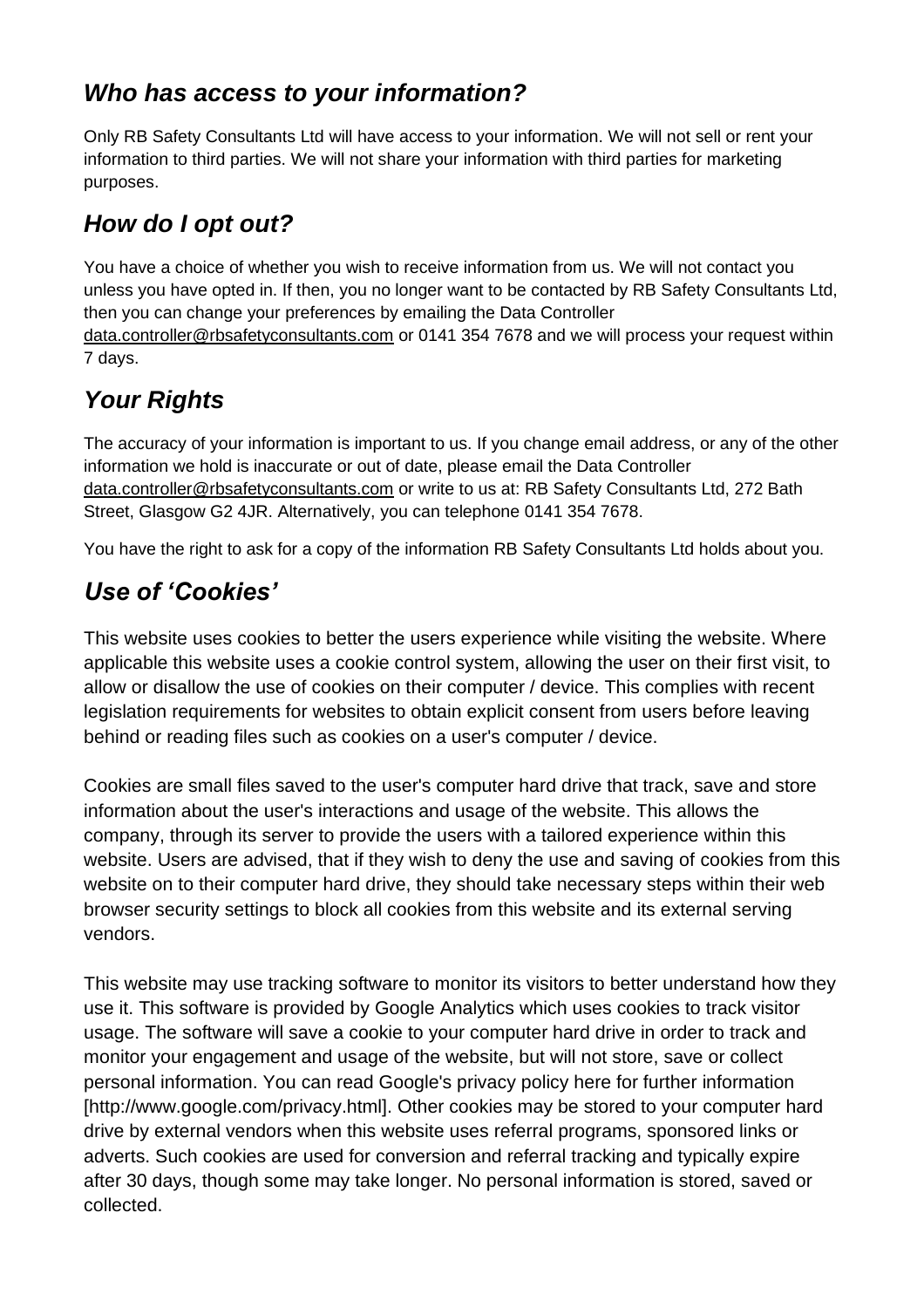### *Social Media Platforms*

Communication, engagement and actions taken through external social media platforms, that this website and its owners participate on, are custom to the terms and conditions, as well as the privacy policies, held with each social media platform respectively.

Users are advised to use social media platforms wisely and communicate / engage upon them with due care and caution to their own privacy and personal details. This website nor its owners will ever ask for personal or sensitive information through social media platforms and encourage users wishing to discuss sensitive details to contact them through primary communication channels such as by telephone or email.

This website may use social sharing buttons which help share web content directly from web pages to the social media platform in question. Users are advised, before using such social sharing buttons, that they do so at their own discretion and note that the social media platform may track and save your request to share a web page respectively through your social media platform account.

## *Shortened Links in Social Media*

This website and its owners through their social media platform accounts may share web links to relevant web pages. By default, some social media platforms shorten lengthy URLs [web addresses] (this is an example: https://t.co/leqTXhIMXj). Users are advised to take caution and good judgement before clicking any shortened URLs published on social media platforms by this website and its owners. Despite the best efforts to ensure only genuine URLs are published, many social media platforms are prone to spam and hacking and therefore, this website and its owners cannot be held liable for any damages or implications caused by visiting any shortened links.

## *Links to other Websites and Partners*

Our website and cyber services may contain links to other websites and services operated by our partners. This privacy policy applies only to RB Safety Consultants Ltd services, so we encourage you to read the privacy statements on the other websites/ partners you visit. We cannot be responsible for the privacy policies and practices of other sites, even if you access them using links from our website.

In addition, if you were referred to our website from a third-party site, we cannot be responsible for the privacy policies and practices of the owners and operators of that third-party site and recommend that you check the policy of that third-party site.

# *Those aged 16 or under*

We are concerned to protect the privacy of children aged 16 or under. If you are aged 16 or under, please get your parent/guardian's permission beforehand whenever you provide us with personal information.

# *Transferring your Information outside of Europe*